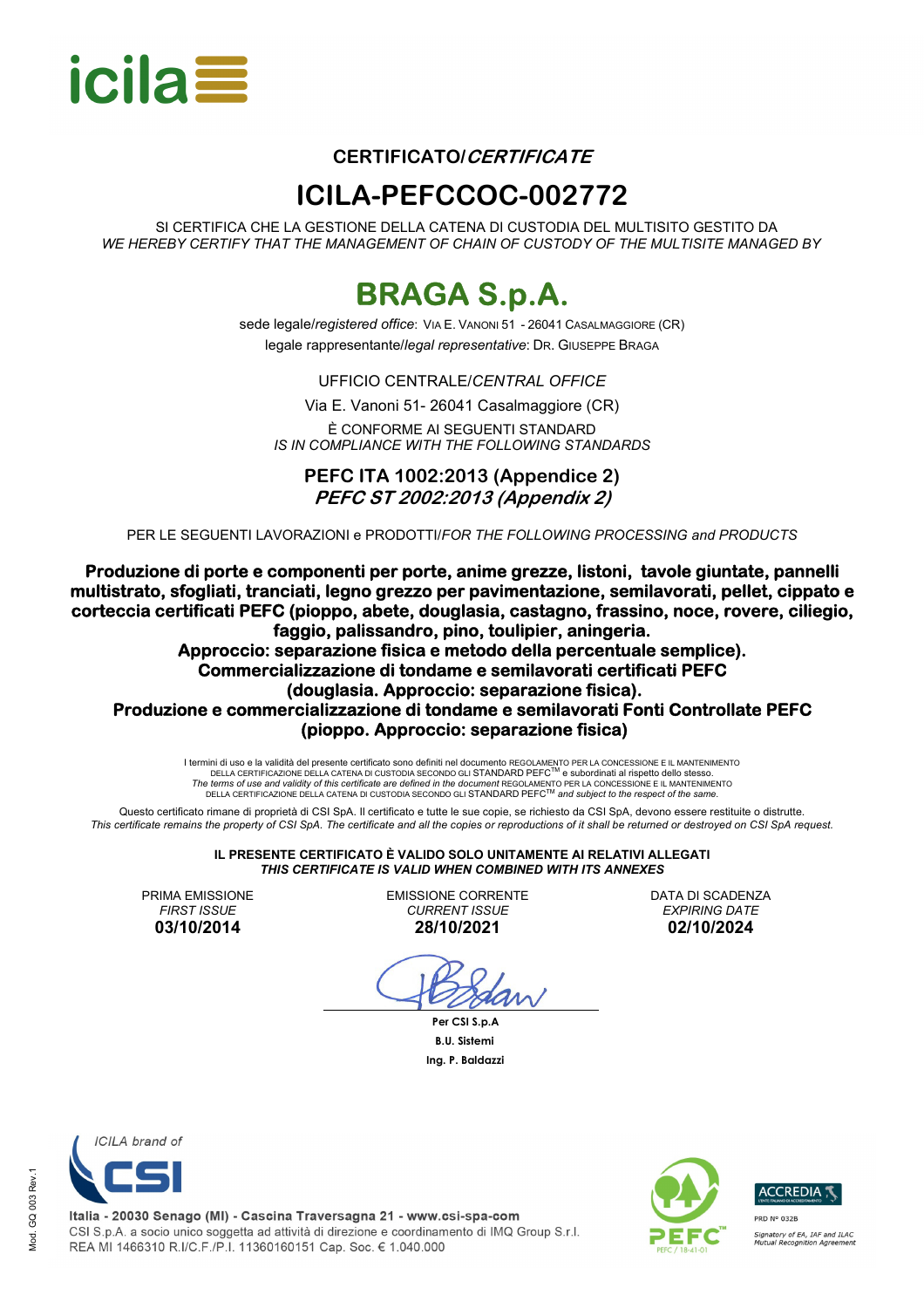

### **ULTERIORI LAVORAZIONI E PRODOTTI INCLUSI NEL CAMPO DI APPLICAZIONE**  *FURTHER PROCESSING AND PRODUCTS INCLUDED WITHIN THE SCOPE*

Allegato al/*Annex to the*

CERTIFICATO N.<br>CERTIFICATE No. *CERTIFICATE No.* **ICILA-PEFCCOC-002772** 

RILASCIATO A/*ISSUED TO*

## **BRAGA S.p.A.**

IN RIFERIMENTO AGLI STANDARD *REFERRED TO THE STANDARDS* 

**PEFC ITA 1002:2013 (Appendice 2) PEFC ST 2002:2013 (Appendix 2)** 

numero pagina dell'allegato/annex *page number* 1/1

**Production of doors and door components, raw cores, raw and finger jointed planks, plywood, peeled and sliced veneers, raw wood for parquet flooring, semi-finished products, pellets, wood chips and barks PEFC certified (poplar, spruce, douglas fir, chestnut, ash, walnut, oak, cherry, beech, rosewood, pine, tulipwood, aningeria. Approach: physical separation and simple percentage method). Trading of logs and semi-finished products PEFC certified (douglas fir. Approach: physical separation). Production and trading of logs and semi-finished products PEFC Controlled Source (poplar. Approach: physical separation)** 

I termini di uso e la validità del presente certificato sono definiti nel documento REGOLAMENTO PER LA CONCESSIONE E IL MANTENIMENTO DELLA CERTIFICAZIONE DELLA CATENA DI CUSTODIA SECONDO GLI STANDARD PEFCTM e subordinati al rispetto dello stesso. The terms of use and validity of this certificate are defined in the document REGOLAMENTO PER LA CONCESSIONE E IL MANTENIMENTO<br>∴DELLA CERTIFICAZIONE DELLA CATENA DI CUSTODIA SECONDO GLI STANDARD PEFC™ and subject to the r

Questo certificato rimane di proprietà di CSI SpA. Il certificato e tutte le sue copie, se richiesto da CSI SpA, devono essere restituite o distrutte. *This certificate remains the property of CSI SpA. The certificate and all the copies or reproductions of it shall be returned or destroyed on CSI SpA request.* 

> **IL PRESENTE ALLEGATO È VALIDO SOLO UNITAMENTE AL RELATIVO CERTIFICATO**  *THIS ANNEX IS VALID WHEN COMBINED WITH ITS CERTIFICATE*

PRIMA EMISSIONE *FIRST ISSUE*  **03/10/2014** 

EMISSIONE CORRENTE *CURRENT ISSUE*  **28/10/2021** 

DATA DI SCADENZA *EXPIRING DATE* **02/10/2024** 

 **Per CSI S.p.A B.U. Sistemi Ing. P. Baldazzi**





Italia - 20030 Senago (MI) - Cascina Traversagna 21 - www.csi-spa-com CSI S.p.A. a socio unico soggetta ad attività di direzione e coordinamento di IMQ Group S.r.l. REA MI 1466310 R.I/C.F./P.I. 11360160151 Cap. Soc. € 1.040.000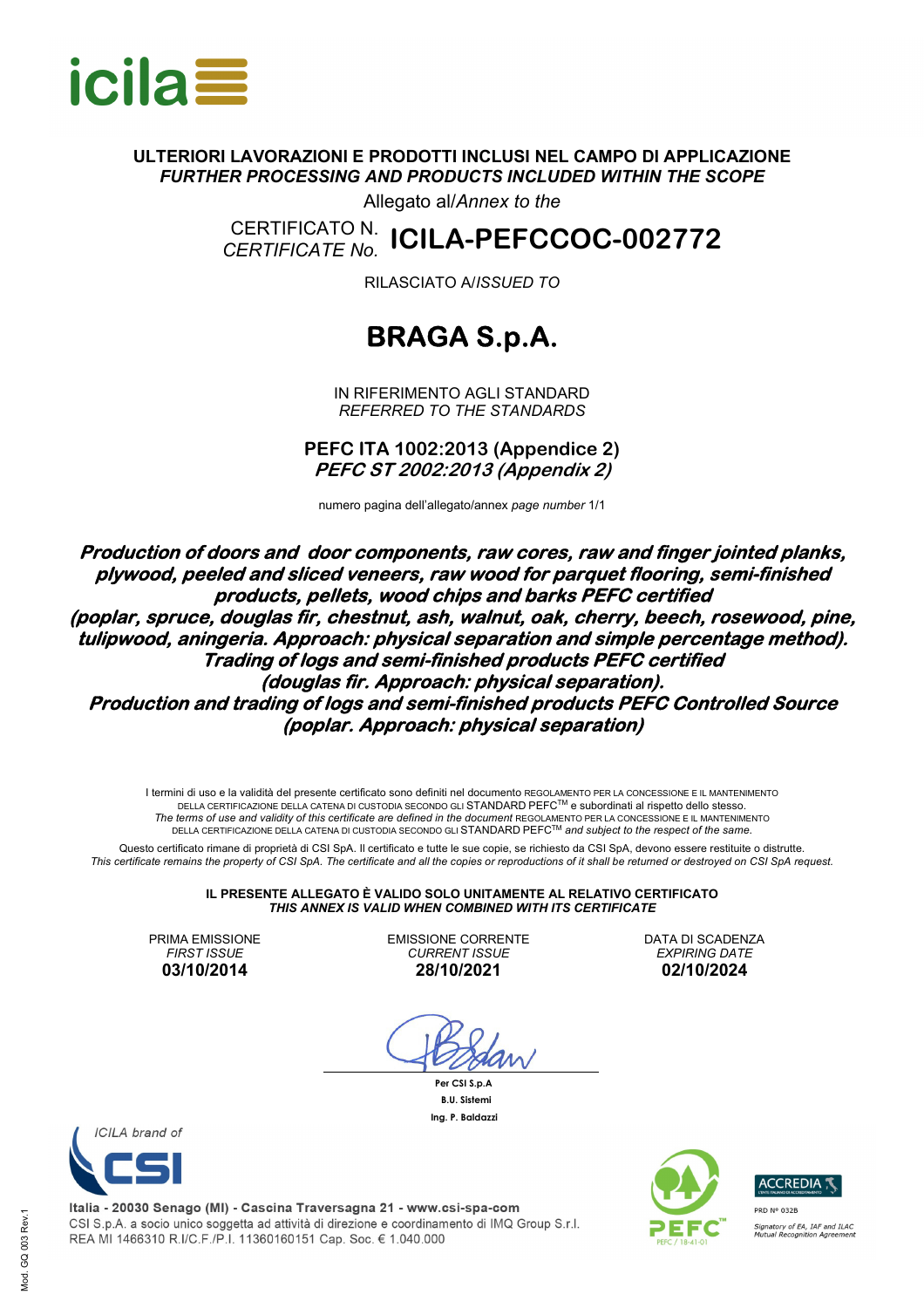

Elenco allegato al/*List enclosed to the*

# CERTIFICATO N. *CERTIFICATE No.* **ICILA-PEFCCOC-002772**

RILASCIATO A/*ISSUED TO*

## **BRAGA S.p.A.**

IN RIFERIMENTO AGLI STANDARD *REFERRED TO THE STANDARDS*

**PEFC ITA 1002:2013 (Appendice 2) PEFC ST 2002:2013 (Appendix 2)** 

numero pagina dell'elenco/*list page number* 1/6

| <b>SUBC</b> | Ragione Sociale/Name | Indirizzo/Address                             | Campo Appl./Scope                                                                                                                                                                                                                                                                                                                                                                                                                                                                                                                                                                                                                                                                                       | Data inserimento<br>Insertion date |
|-------------|----------------------|-----------------------------------------------|---------------------------------------------------------------------------------------------------------------------------------------------------------------------------------------------------------------------------------------------------------------------------------------------------------------------------------------------------------------------------------------------------------------------------------------------------------------------------------------------------------------------------------------------------------------------------------------------------------------------------------------------------------------------------------------------------------|------------------------------------|
| AAA         | <b>BRAGA SPA</b>     | Via E. Vanoni, 51<br>26041 Casalmaggiore (CR) | Produzione di porte e componenti per<br>porte, anime grezze, listoni, tavole<br>giuntate, pannelli multistrato, sfogliati,<br>tranciati, legno grezzo per<br>pavimentazione, semilavorati, cippato e<br>corteccia certificati PEFC (pioppo, abete,<br>douglasia, castagno, frassino, noce,<br>rovere, ciliegio, faggio, palissandro, pino,<br>toulipier, aningeria. Approccio:<br>separazione fisica e metodo della<br>percentuale semplice).<br>Commercializzazione di tondame e<br>semilavorati certificati PEFC (douglasia.<br>Approccio: separazione fisica).<br>Produzione e commercializzazione di<br>tondame e semilavorati Fonti Controllate<br>PEFC (pioppo. Approccio: separazione<br>fisica) | 03/10/2014                         |

I termini di uso e la validità del presente certificato sono definiti nel documento REGOLAMENTO PER LA CONCESSIONE E IL MANTENIMENTO DELLA CERTIFICAZIONE DELLA CATENA DI CUSTODIA SECONDO GLI STANDARD PEFCTM e subordinati al rispetto dello stesso. The terms of use and validity of this certificate are defined in the document REGOLAMENTO PER LA CONCESSIONE E IL MANTENIMENTO<br>∴DELLA CERTIFICAZIONE DELLA CATENA DI CUSTODIA SECONDO GLI STANDARD PEFC™ and subject to the r

Questo certificato rimane di proprietà di CSI SpA. Il certificato e tutte le sue copie, se richiesto da CSI SpA, devono essere restituite o distrutte. *This certificate remains the property of CSI SpA. The certificate and all the copies or reproductions of it shall be returned or destroyed on CSI SpA request.* 

#### **IL PRESENTE ALLEGATO È VALIDO SOLO UNITAMENTE AL RELATIVO CERTIFICATO**  *THIS ANNEX IS VALID WHEN COMBINED WITH ITS CERTIFICATE*

PRIMA EMISSIONE *FIRST ISSUE*  **03/10/2014** 

EMISSIONE CORRENTE *CURRENT ISSUE*  **28/10/2021** 

 **Per CSI S.p.A B.U. Sistemi Ing. P. Baldazzi**

DATA DI SCADENZA *EXPIRING DATE* **02/10/2024** 



Italia - 20030 Senago (MI) - Cascina Traversagna 21 - www.csi-spa-com CSI S.p.A. a socio unico soggetta ad attività di direzione e coordinamento di IMQ Group S.r.l. REA MI 1466310 R.I/C.F./P.I. 11360160151 Cap. Soc. € 1.040.000



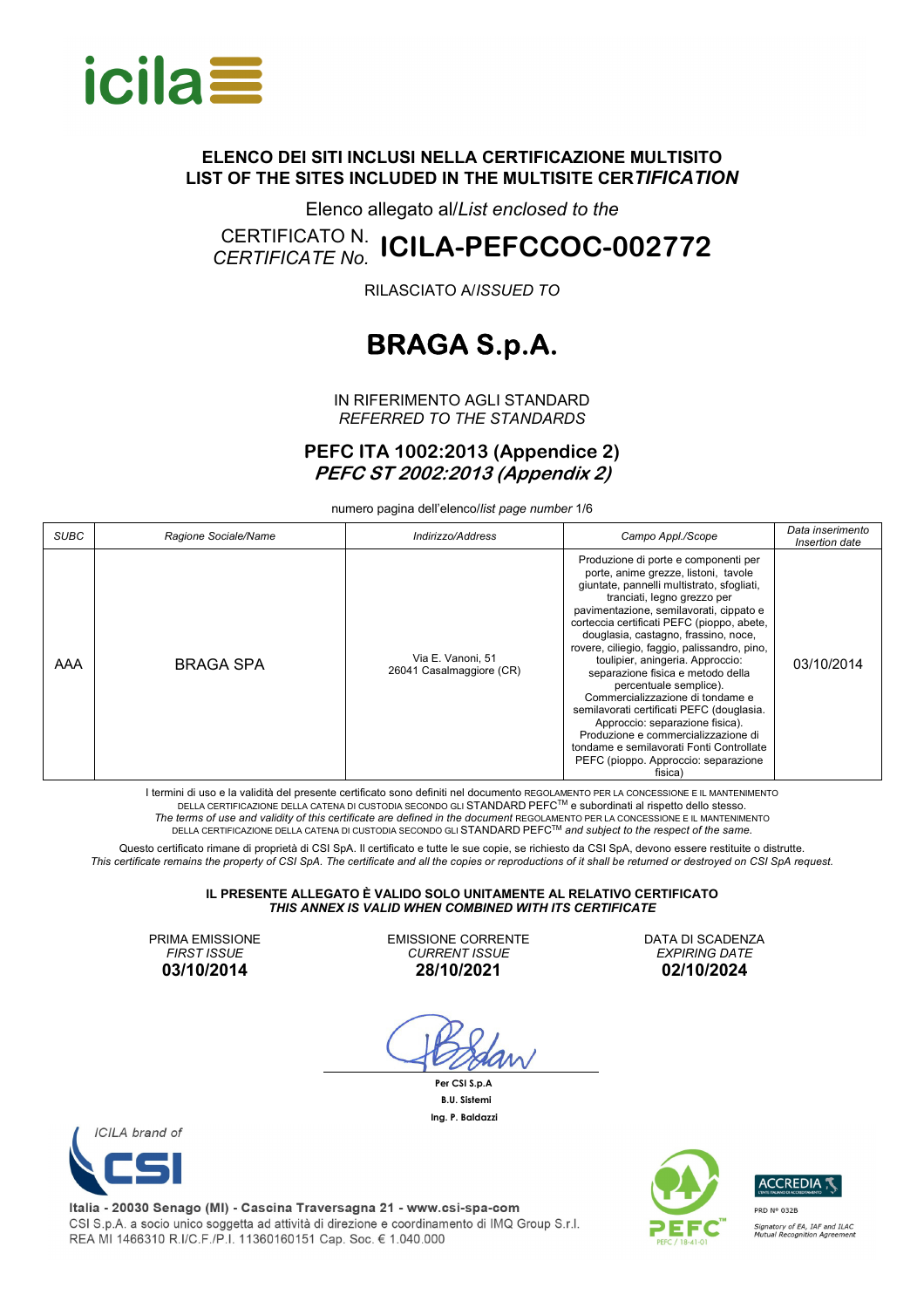

Elenco allegato al/*List enclosed to the*

# CERTIFICATO N. *CERTIFICATE No.* **ICILA-PEFCCOC-002772**

RILASCIATO A/*ISSUED TO*

## **BRAGA S.p.A.**

IN RIFERIMENTO AGLI STANDARD *REFERRED TO THE STANDARDS*

**PEFC ITA 1002:2013 (Appendice 2) PEFC ST 2002:2013 (Appendix 2)** 

numero pagina dell'elenco/*list page number* 2/6

| <b>SUBC</b> | Ragione Sociale/Name | Indirizzo/Address                             | Campo Appl./Scope                                                                                                                                                                                                                                                                                                                                                                                                                                                                                                                                                                                                                                                                | Data inserimento<br>Insertion date |
|-------------|----------------------|-----------------------------------------------|----------------------------------------------------------------------------------------------------------------------------------------------------------------------------------------------------------------------------------------------------------------------------------------------------------------------------------------------------------------------------------------------------------------------------------------------------------------------------------------------------------------------------------------------------------------------------------------------------------------------------------------------------------------------------------|------------------------------------|
| AAA         | BRAGA SPA            | Via E. Vanoni, 51<br>26041 Casalmaggiore (CR) | Production of doors and door<br>components, raw cores, raw and finger<br>jointed planks, plywood, peeled and<br>sliced veneers, raw wood for parquet<br>flooring, semi-finished products, wood<br>chips and barks PEFC certified (poplar,<br>spruce, douglas fir, chestnut, ash, walnut,<br>oak, cherry, beech, rosewood, pine,<br>tulipwood, aningeria. Approach: physical<br>separation and simple percentage<br>method). Trading of logs and semi-<br>finished products PEFC certified (douglas<br>fir. Approach: physical separation).<br>Production and trading of logs and semi-<br>finished products PEFC Controlled<br>Source (poplar. Approach: physical<br>separation) | 03/10/2014                         |

I termini di uso e la validità del presente certificato sono definiti nel documento REGOLAMENTO PER LA CONCESSIONE E IL MANTENIMENTO DELLA CERTIFICAZIONE DELLA CATENA DI CUSTODIA SECONDO GLI STANDARD PEFCTM e subordinati al rispetto dello stesso. The terms of use and validity of this certificate are defined in the document REGOLAMENTO PER LA CONCESSIONE E IL MANTENIMENTO<br>∴DELLA CERTIFICAZIONE DELLA CATENA DI CUSTODIA SECONDO GLI STANDARD PEFC™ and subject to the r

Questo certificato rimane di proprietà di CSI SpA. Il certificato e tutte le sue copie, se richiesto da CSI SpA, devono essere restituite o distrutte. *This certificate remains the property of CSI SpA. The certificate and all the copies or reproductions of it shall be returned or destroyed on CSI SpA request.* 

#### **IL PRESENTE ALLEGATO È VALIDO SOLO UNITAMENTE AL RELATIVO CERTIFICATO**  *THIS ANNEX IS VALID WHEN COMBINED WITH ITS CERTIFICATE*

PRIMA EMISSIONE *FIRST ISSUE*  **03/10/2014** 

EMISSIONE CORRENTE *CURRENT ISSUE*  **28/10/2021** 

 **Per CSI S.p.A B.U. Sistemi Ing. P. Baldazzi**

DATA DI SCADENZA *EXPIRING DATE* **02/10/2024** 



Italia - 20030 Senago (MI) - Cascina Traversagna 21 - www.csi-spa-com CSI S.p.A. a socio unico soggetta ad attività di direzione e coordinamento di IMQ Group S.r.l. REA MI 1466310 R.I/C.F./P.I. 11360160151 Cap. Soc. € 1.040.000



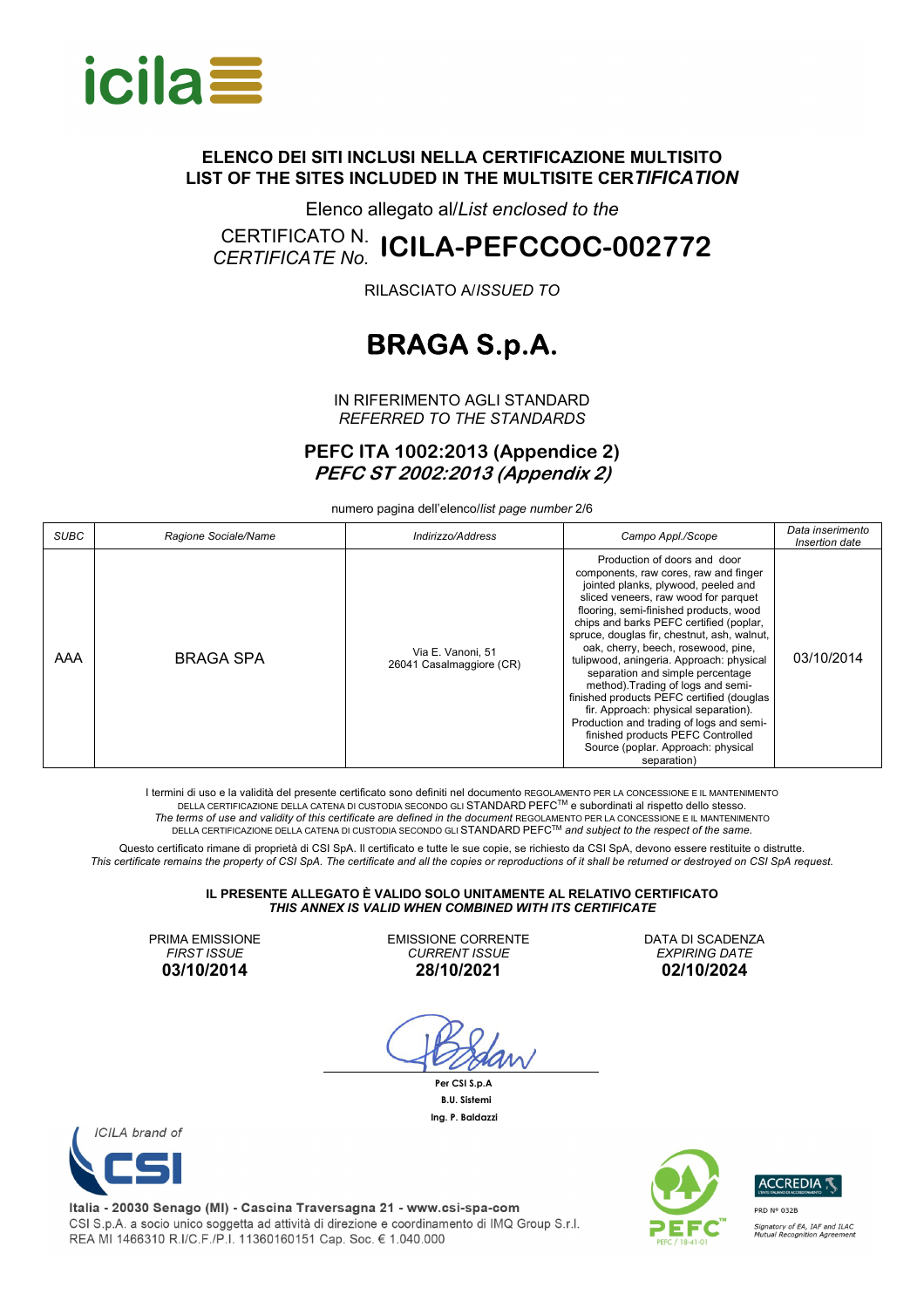

Elenco allegato al/*List enclosed to the*

# CERTIFICATO N. *CERTIFICATE No.* **ICILA-PEFCCOC-002772**

RILASCIATO A/*ISSUED TO*

## **BRAGA S.p.A.**

IN RIFERIMENTO AGLI STANDARD *REFERRED TO THE STANDARDS*

**PEFC ITA 1002:2013 (Appendice 2) PEFC ST 2002:2013 (Appendix 2)** 

numero pagina dell'elenco/*list page number* 3/6

| <b>SUBC</b> | Ragione Sociale/Name  | Indirizzo/Address                               | Campo Appl./Scope                                                                                                                                                                                                                                                  | Data inserimento<br>Insertion date |
|-------------|-----------------------|-------------------------------------------------|--------------------------------------------------------------------------------------------------------------------------------------------------------------------------------------------------------------------------------------------------------------------|------------------------------------|
| <b>AAC</b>  | P.F.A. SPOL S.R.O.    | Zahradkarska 14<br>90055 Lozorno (Slovacchia)   | Produzione di anime grezze, listoni e<br>tavole giuntate certificati PEFC (abete.<br>Approccio: metodo della separazione<br>fisica)<br>Production of raw, cores, raw and finger<br>jointed planks PEFC certified (fir.<br>Approach: physical separation)           | 03/10/2014                         |
| <b>AAC</b>  | SLOVINCOM SPOL S.R.O. | Komarnanska 211<br>94701 Hurbanovo (Slovacchia) | Produzione di anime grezze, pannelli<br>multistrato, sfogliati e tranciati certificati<br>PEFC (pioppo. Approccio: metodo della<br>separazione fisica)<br>Production of raw cores, plywood and<br>veneer PEFC certified (poplar. Approach:<br>physical separation) | 03/10/2014                         |

I termini di uso e la validità del presente certificato sono definiti nel documento REGOLAMENTO PER LA CONCESSIONE E IL MANTENIMENTO DELLA CERTIFICAZIONE DELLA CATENA DI CUSTODIA SECONDO GLI STANDARD PEFCTM e subordinati al rispetto dello stesso. The terms of use and validity of this certificate are defined in the document REGOLAMENTO PER LA CONCESSIONE E IL MANTENIMENTO<br>∴DELLA CERTIFICAZIONE DELLA CATENA DI CUSTODIA SECONDO GLI STANDARD PEFC™ and subject to the r

Questo certificato rimane di proprietà di CSI SpA. Il certificato e tutte le sue copie, se richiesto da CSI SpA, devono essere restituite o distrutte. *This certificate remains the property of CSI SpA. The certificate and all the copies or reproductions of it shall be returned or destroyed on CSI SpA request.* 

#### **IL PRESENTE ALLEGATO È VALIDO SOLO UNITAMENTE AL RELATIVO CERTIFICATO**  *THIS ANNEX IS VALID WHEN COMBINED WITH ITS CERTIFICATE*

PRIMA EMISSIONE *FIRST ISSUE*  **03/10/2014** 

EMISSIONE CORRENTE *CURRENT ISSUE*  **28/10/2021** 

 **Per CSI S.p.A B.U. Sistemi Ing. P. Baldazzi**

DATA DI SCADENZA *EXPIRING DATE* **02/10/2024** 



Italia - 20030 Senago (MI) - Cascina Traversagna 21 - www.csi-spa-com CSI S.p.A. a socio unico soggetta ad attività di direzione e coordinamento di IMQ Group S.r.l. REA MI 1466310 R.I/C.F./P.I. 11360160151 Cap. Soc. € 1.040.000



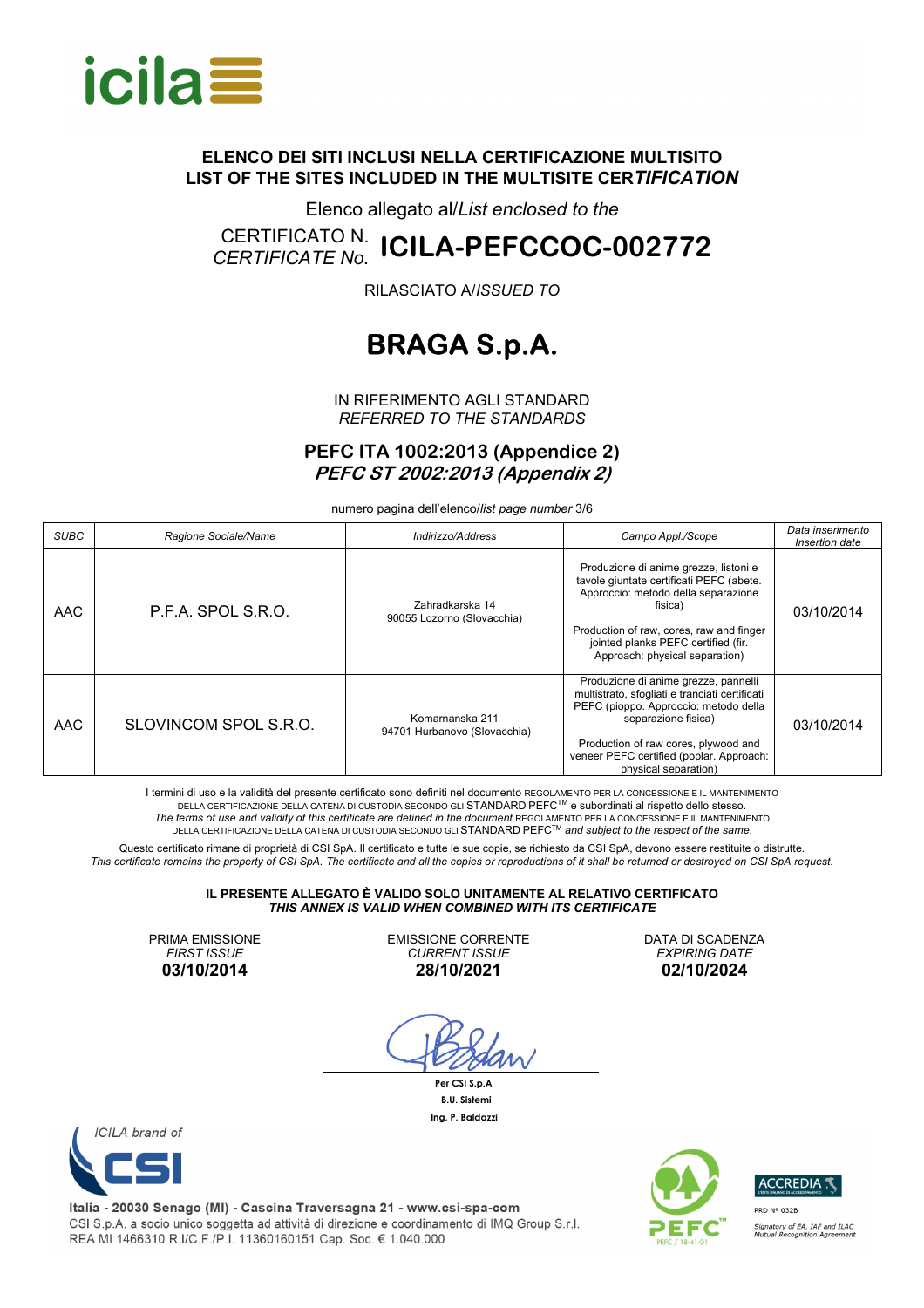

Elenco allegato al/*List enclosed to the*

# CERTIFICATO N. *CERTIFICATE No.* **ICILA-PEFCCOC-002772**

RILASCIATO A/*ISSUED TO*

## **BRAGA S.p.A.**

IN RIFERIMENTO AGLI STANDARD *REFERRED TO THE STANDARDS*

**PEFC ITA 1002:2013 (Appendice 2) PEFC ST 2002:2013 (Appendix 2)** 

numero pagina dell'elenco/*list page number* 4/6

| <b>SUBC</b> | Ragione Sociale/Name | Indirizzo/Address                            | Campo Appl./Scope                                                                                                                                                                                                                                                       | Data inserimento<br>Insertion date |
|-------------|----------------------|----------------------------------------------|-------------------------------------------------------------------------------------------------------------------------------------------------------------------------------------------------------------------------------------------------------------------------|------------------------------------|
| AAD         | VARMIL SP.ZO.O.      | UI. Klasztorna 1<br>28236 Rytwiany (Polonia) | Produzione di anime grezze, listoni e<br>tavole giuntate certificati PEFC (pioppo,<br>abete. Approccio: metodo della<br>separazione fisica)<br>Production of raw cores, raw and finger<br>jointed planks PEFC certified (poplar, fir.<br>Approach: physical separation) | 03/10/2014                         |

I termini di uso e la validità del presente certificato sono definiti nel documento REGOLAMENTO PER LA CONCESSIONE E IL MANTENIMENTO DELLA CERTIFICAZIONE DELLA CATENA DI CUSTODIA SECONDO GLI STANDARD PEFCTM e subordinati al rispetto dello stesso. The terms of use and validity of this certificate are defined in the document REGOLAMENTO PER LA CONCESSIONE E IL MANTENIMENTO<br>∴DELLA CERTIFICAZIONE DELLA CATENA DI CUSTODIA SECONDO GLI STANDARD PEFC™ and subject to the r

Questo certificato rimane di proprietà di CSI SpA. Il certificato e tutte le sue copie, se richiesto da CSI SpA, devono essere restituite o distrutte. *This certificate remains the property of CSI SpA. The certificate and all the copies or reproductions of it shall be returned or destroyed on CSI SpA request.* 

#### **IL PRESENTE ALLEGATO È VALIDO SOLO UNITAMENTE AL RELATIVO CERTIFICATO**  *THIS ANNEX IS VALID WHEN COMBINED WITH ITS CERTIFICATE*

PRIMA EMISSIONE *FIRST ISSUE*  **03/10/2014** 

EMISSIONE CORRENTE *CURRENT ISSUE*  **28/10/2021** 

 **Per CSI S.p.A B.U. Sistemi Ing. P. Baldazzi**

DATA DI SCADENZA *EXPIRING DATE* **02/10/2024** 





Italia - 20030 Senago (MI) - Cascina Traversagna 21 - www.csi-spa-com CSI S.p.A. a socio unico soggetta ad attività di direzione e coordinamento di IMQ Group S.r.l. REA MI 1466310 R.I/C.F./P.I. 11360160151 Cap. Soc. € 1.040.000





Mod. GQ 003 Rev.1 Mod. GQ 003 Rev.1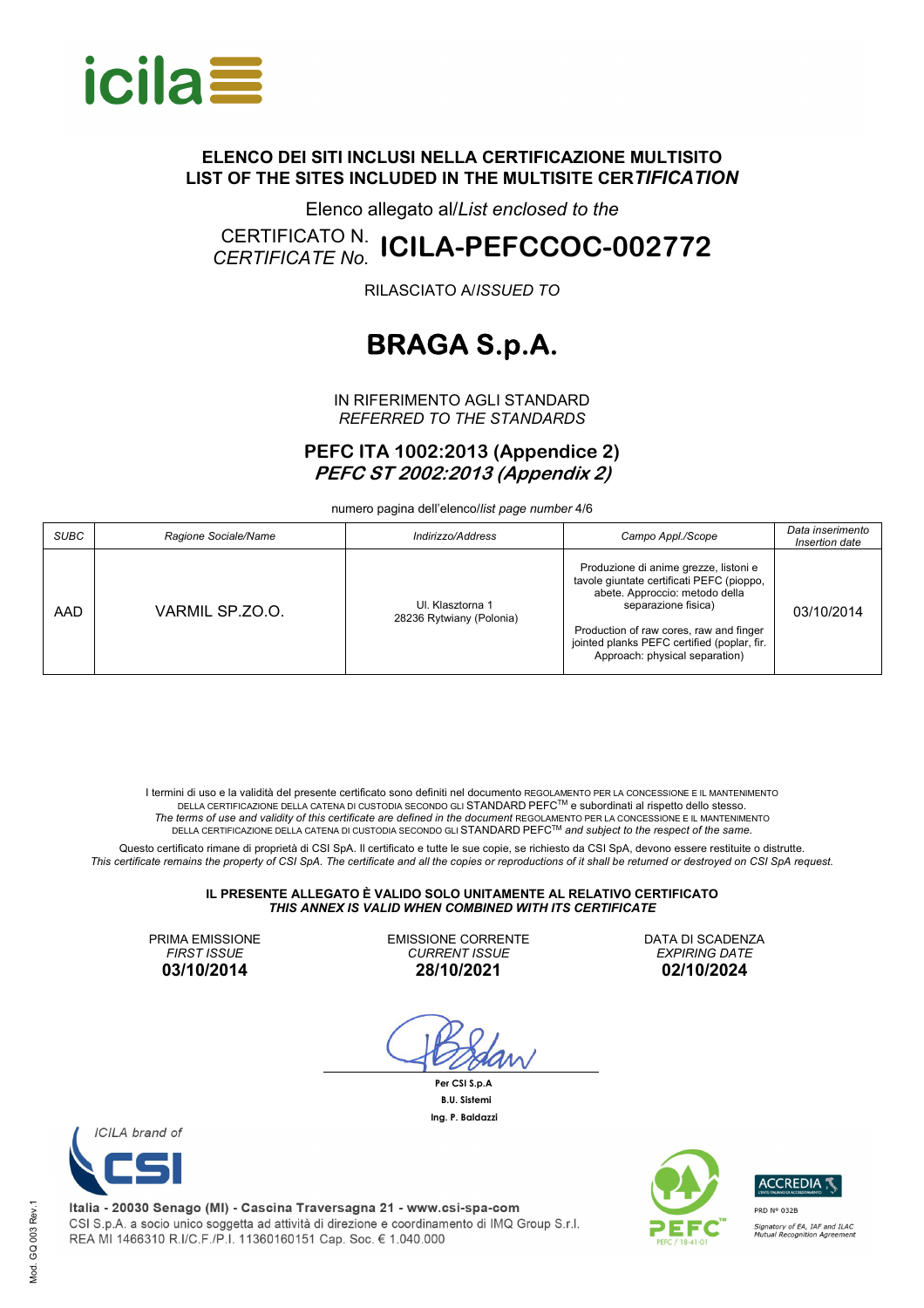

Elenco allegato al/*List enclosed to the*

# CERTIFICATO N. *CERTIFICATE No.* **ICILA-PEFCCOC-002772**

RILASCIATO A/*ISSUED TO*

## **BRAGA S.p.A.**

IN RIFERIMENTO AGLI STANDARD *REFERRED TO THE STANDARDS*

**PEFC ITA 1002:2013 (Appendice 2) PEFC ST 2002:2013 (Appendix 2)** 

numero pagina dell'elenco/*list page number* 5/6

| <b>SUBC</b> | Ragione Sociale/Name | Indirizzo/Address                                      | Campo Appl./Scope                                                                                                                                                                                                                                                                                                                                                                                                                                                                                                                                                                                                                       | Data<br>inserimento<br>Insertion date |
|-------------|----------------------|--------------------------------------------------------|-----------------------------------------------------------------------------------------------------------------------------------------------------------------------------------------------------------------------------------------------------------------------------------------------------------------------------------------------------------------------------------------------------------------------------------------------------------------------------------------------------------------------------------------------------------------------------------------------------------------------------------------|---------------------------------------|
| AAE         | BRAGA SPA            | Viale Lino Zanussi, 17<br>33070 Maron di Brugnera (PN) | Produzione di semilavorati per porte e<br>semilavorati in legno certificati PEFC<br>(pioppo, abete, douglasia, castagno,<br>frassino, noce nazionale e americano,<br>rovere, abete, ciliegio, faggio, palissandro,<br>pino, toulipier, tanganika. Approccio:<br>separazione fisica e metodo della<br>percentuale semplice)<br>Production of semi-finished wood products<br>for doors and semi-finished wood products<br>PEFC certified (poplar, spruce, douglas fir,<br>chestnut, ash, and walnut, oak, fir, cherry,<br>beech, rosewood, pine, tulipwood,<br>tanganyika. Approach: physical separation<br>method and simple percentage) | 03/10/2014                            |

I termini di uso e la validità del presente certificato sono definiti nel documento REGOLAMENTO PER LA CONCESSIONE E IL MANTENIMENTO DELLA CERTIFICAZIONE DELLA CATENA DI CUSTODIA SECONDO GLI STANDARD PEFCTM e subordinati al rispetto dello stesso. The terms of use and validity of this certificate are defined in the document REGOLAMENTO PER LA CONCESSIONE E IL MANTENIMENTO<br>∴DELLA CERTIFICAZIONE DELLA CATENA DI CUSTODIA SECONDO GLI STANDARD PEFC™ and subject to the r

Questo certificato rimane di proprietà di CSI SpA. Il certificato e tutte le sue copie, se richiesto da CSI SpA, devono essere restituite o distrutte. *This certificate remains the property of CSI SpA. The certificate and all the copies or reproductions of it shall be returned or destroyed on CSI SpA request.* 

#### **IL PRESENTE ALLEGATO È VALIDO SOLO UNITAMENTE AL RELATIVO CERTIFICATO**  *THIS ANNEX IS VALID WHEN COMBINED WITH ITS CERTIFICATE*

PRIMA EMISSIONE *FIRST ISSUE*  **03/10/2014** 

EMISSIONE CORRENTE *CURRENT ISSUE*  **28/10/2021** 

 **Per CSI S.p.A B.U. Sistemi Ing. P. Baldazzi**

DATA DI SCADENZA *EXPIRING DATE* **02/10/2024** 





Italia - 20030 Senago (MI) - Cascina Traversagna 21 - www.csi-spa-com CSI S.p.A. a socio unico soggetta ad attività di direzione e coordinamento di IMQ Group S.r.l. REA MI 1466310 R.I/C.F./P.I. 11360160151 Cap. Soc. € 1.040.000